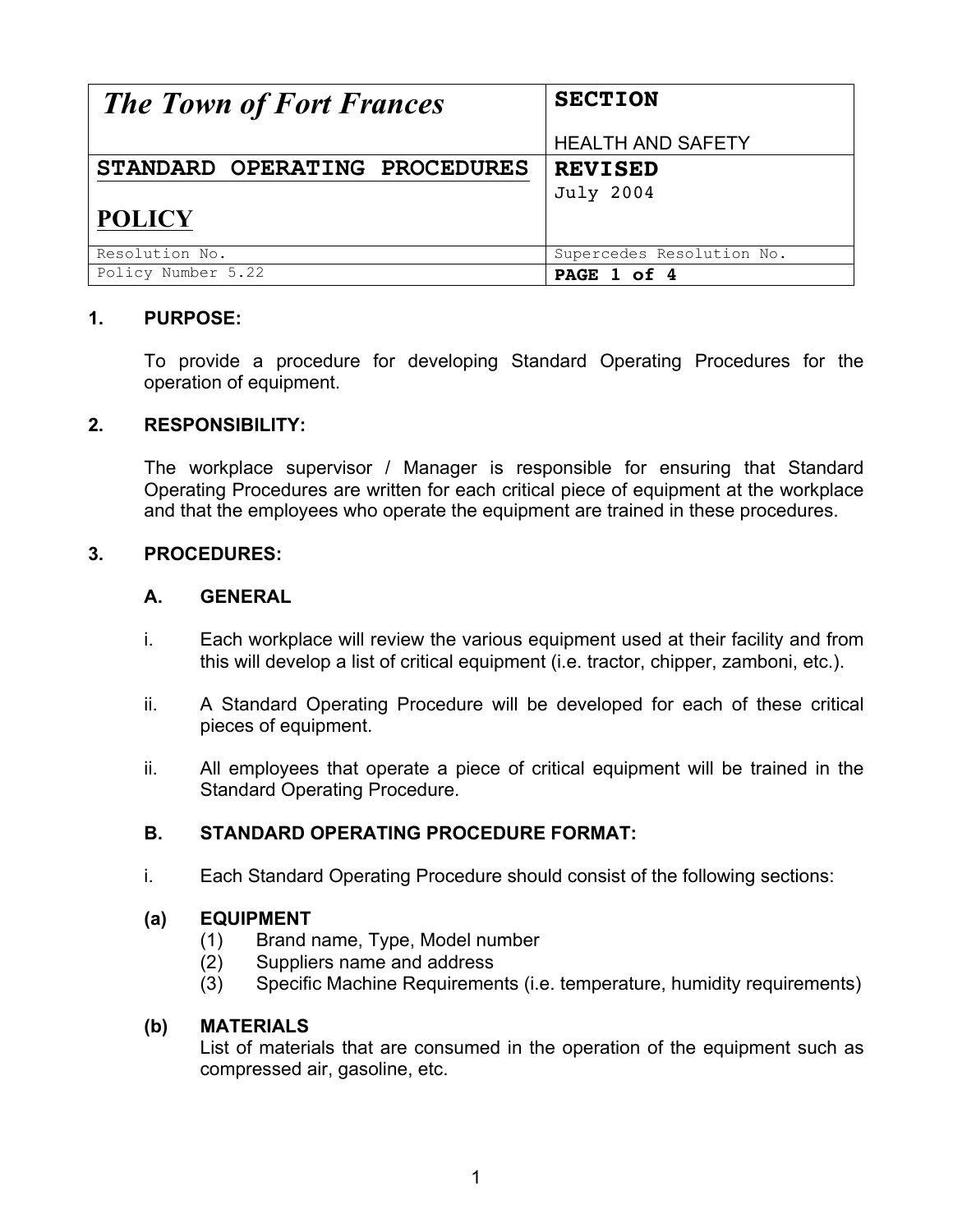# **(c) PRE-START UP INSPECTION CHECKLIST**

A circle check is to be performed prior to starting up the equipment. A checklist of items, specific to each piece of equipment, will be used to ensure completeness.

The checklist will identify:

- (1) the frequency (daily, weekly, seasonally, etc.)
- (2) what items are to be checked
- (3) what remedial action is taken when a problem is identified
- (4) the operator who performs the checklist and the date it is performed

The checklist items may include such things as:

- (1) all guards in place
- (2) all manufacturers safety features are intact and operational
- (3) there is no excessive wear
- (4) everything is fastened together properly/nothing is broken
- (5) all mounts secured
- (6) gauges: pressure, temperature, etc.
- (7) no personnel can be endangered by start-up.

## **(d) SAFETY PRECAUTIONS**

List the safety precautions that the employee should take while running the equipment, or working in the area, in order to prevent injury to him/herself or others. Include information concerning potential of which he/she should be aware. Some areas of concern which may be included are:

- (1) electrical grounding.
- (2) high voltage
- (3) radiation
- (4) danger of burns from hot or very cold items
- (5) extreme heat
- (6) flying sparks
- (7) explosive materials
- (8) hot liquids
- (9) acidic or caustic substances
- (10) skin irritants or drying agents
- (11) toxic fumes
- (12) flammable fumes or liquids
- (13) high pressure areas
- (14) sharp edges or grinding wheels of machines
- (15) dangerous moving parts of machinery
- (16) equipment shields
- (17) excessive noise
- (18) oil on floor
- (19) pits or holes to avoid
- (20) pinch points

Information about what to do in emergency situations (i.e. location of first aid station, emergency stopping, etc.) may also be included in this section.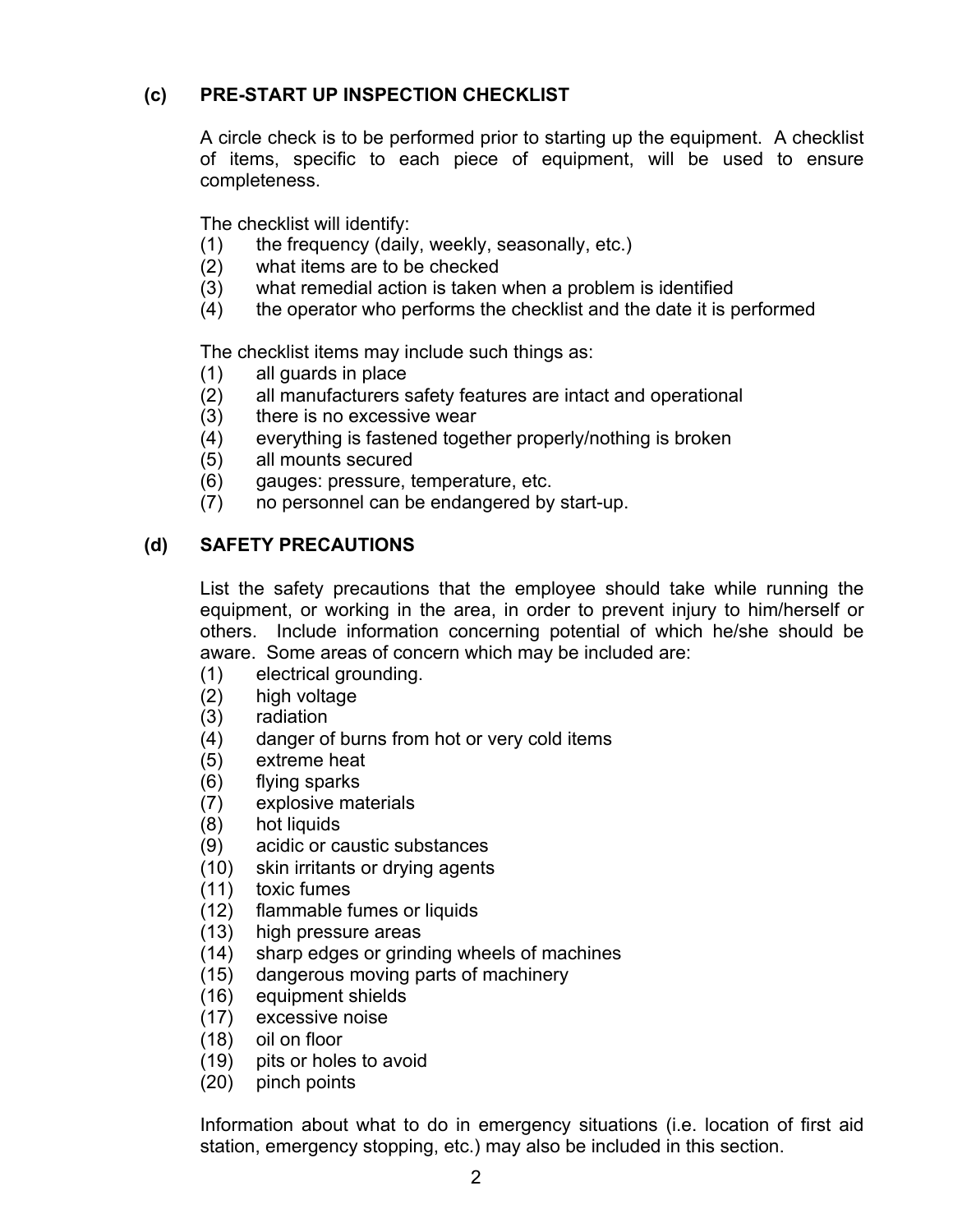# **(e) PERSONAL PROTECTIVE EQUIPMENT (PPE)**

This section should list all the personal protective equipment that must be worn when operating the specific equipment and may include items such as:

- (1) head protection (hard hat, sun exposure)
- (2) eye protection (safety glasses, face shield)
- (3) hearing protection
- (4) respiratory equipment (filters, SCBA)
- (5) protective clothing and gloves
- (6) foot protection
- (7) skin protection

# **(f) PREVENTATIVE MAINTENANCE & CRITICAL SPARE PARTS**

This section will document what preventive maintenance is to be performed on equipment. A checklist of items, specific to each piece of equipment, will be used to ensure completeness and may parallel the type of list typically found in an owner's manual. The qualifications of the inspector/testor (i.e. Automotive Mechanic, Electrician, etc.) that are required, are to be identified in this section of the procedure.

A maintenance checklist will identify:

- (1) the frequency (daily, weekly, seasonally, etc.)
- (2) what items are to be checked
- (3) what standards are to be met
- (4) the results observed
- (5) the remedial action taken when a problem or deviation is identified
- (6) the operator who performs the checklist and the date it is performed.

Some maintenance activities may not be performed on a fixed time schedule, but rather when certain conditions are observed. For these cases, the procedure should identify:

- (1) the condition/signal which triggers the maintenance
- (2) what activity is to be performed
- (3) the action taken

From critical equipment, where minimum downtime has a serious effect on the operation, a list of essential spare parts will be developed and maintained (i.e. standby generator).

## **(g) OPERATION**

This section explains in detail how to operate the equipment. It should be as complete and as easily understood as possible. Starting with the first step, all steps of the operation are listed sequentially and explanation given for how, as well as what, things are to be done. The instructions should be stated as simply and concisely as possible, assuming that the operator has no prior knowledge of the equipment/process. Illustrations should be provided, where appropriate, to complement the written instruction.